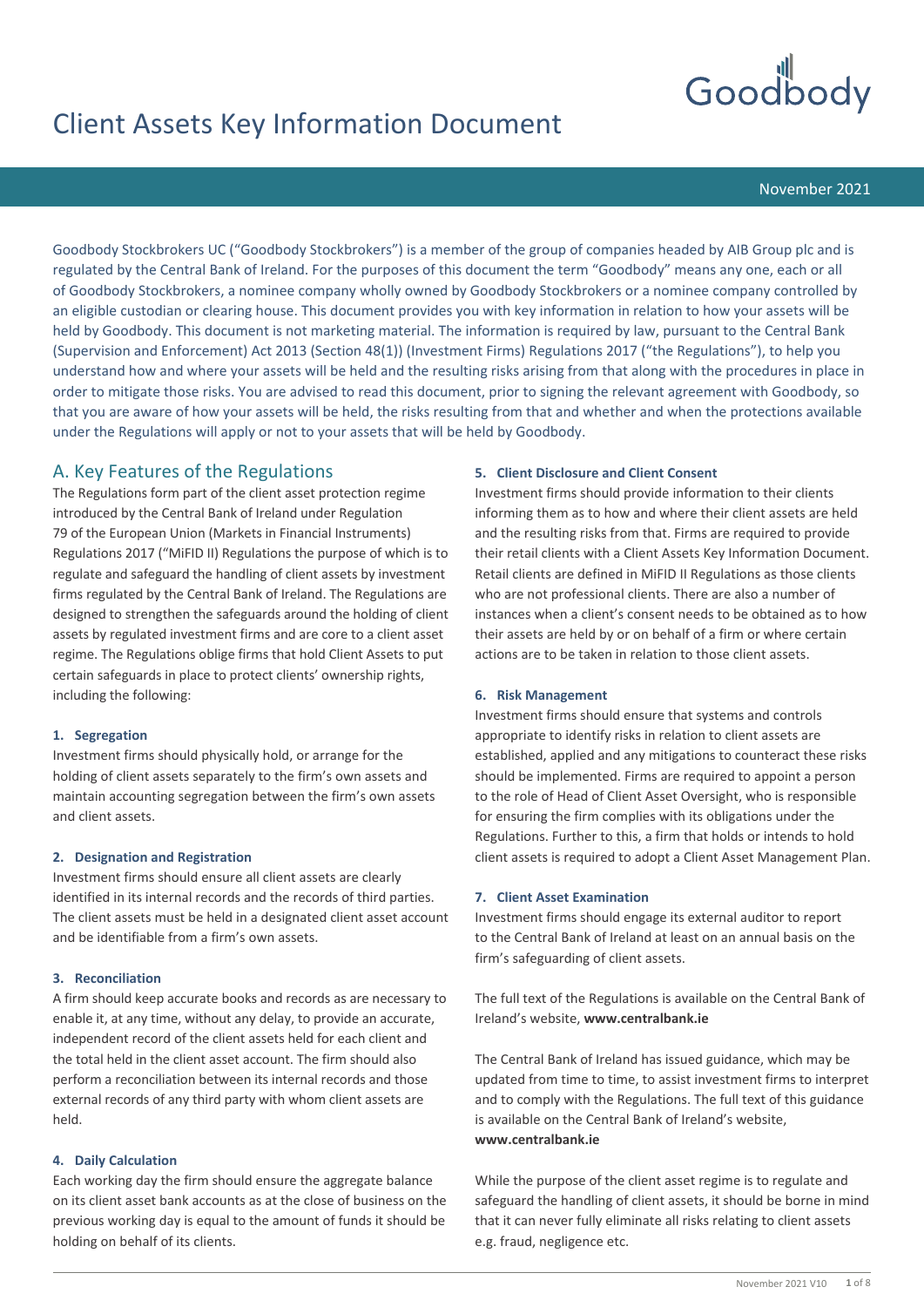# B. What are Client Assets?

Under the client asset regime, client assets consist of client funds and client financial instruments.

Client funds means any funds, to which a client is entitled to, received from or on behalf of a client, or held by Goodbody on behalf of a client. This includes cheques or other payable orders and electronic fund receipts.

It may be the case that funds received by Goodbody from a client are made up of funds that are client funds and funds that are not client funds. In this situation the client asset regime will only apply to the funds received that are deemed to be client funds.

Client financial instruments means financial instruments such as shares, bonds, unit trusts and other instruments held by Goodbody on behalf of a client. This includes any claim, right or entitlement relating to or in respect of a client financial instrument.

**Clients should be aware that the above examples are not exhaustive and if Goodbody is in doubt as to whether something is a client financial instrument or not and whether the client asset regime applies or not, Goodbody will be prudent in its approach and will act in the best interests of its clients.**

Clients should be aware that the client asset regime does not relate to the value of a client investment.

# C. Application of the Regulations

The circumstances in which the client asset regime **will apply** are as follows:

#### **(i) Client funds**

Goodbody will be deemed to hold client funds and therefore those client funds will be subject to the client asset regime where:

- funds have been lodged on behalf of a client of Goodbody to a client asset account maintained by Goodbody in the name of Goodbody with an eligible third party under the Regulations.
- Goodbody is able to effect transactions on that client asset account.

### **(ii) Client financial instruments**

Goodbody will be deemed to hold client financial instruments and therefore those client financial instruments will be subject to the client asset regime where:

- the client financial instruments have been entrusted to Goodbody by or on account of a client of Goodbody; and
- Goodbody holds those client financial instruments, including by holding the documents of title to them.
- Goodbody is able to effect transactions in respect of those client financial instruments.

Some of the circumstances in which the client asset regime **will not apply** are as follows:

- in respect of funds received exclusively for an activity of Goodbody that is not a regulated financial service;
- where a client of Goodbody transfers full ownership of client assets to Goodbody for the purpose of securing or otherwise covering present or future, actual or contingent or prospective obligations as such client assets should no longer be regarded as belonging to the client;
- where Goodbody receives a cheque, or other payable order made payable to a third party and Goodbody directly transmits that cheque or other payable order to that third party;
- where funds are due and payable to Goodbody itself in accordance with certain provisions set out in the Regulations and the guidance; and
- where a cheque or other payable order received is not honoured by the paying third party.

Some of the circumstances in which client assets **will cease to** be client assets and therefore no longer subject to the client asset regime are as follows:

where the client assets are paid, or transferred, to the client whether directly or into an account with a third party in the name of the client (not being an account which is also in the name of Goodbody); and where the client assets are paid, or transferred, to a third party on the instruction of the client and are no longer under the control of Goodbody.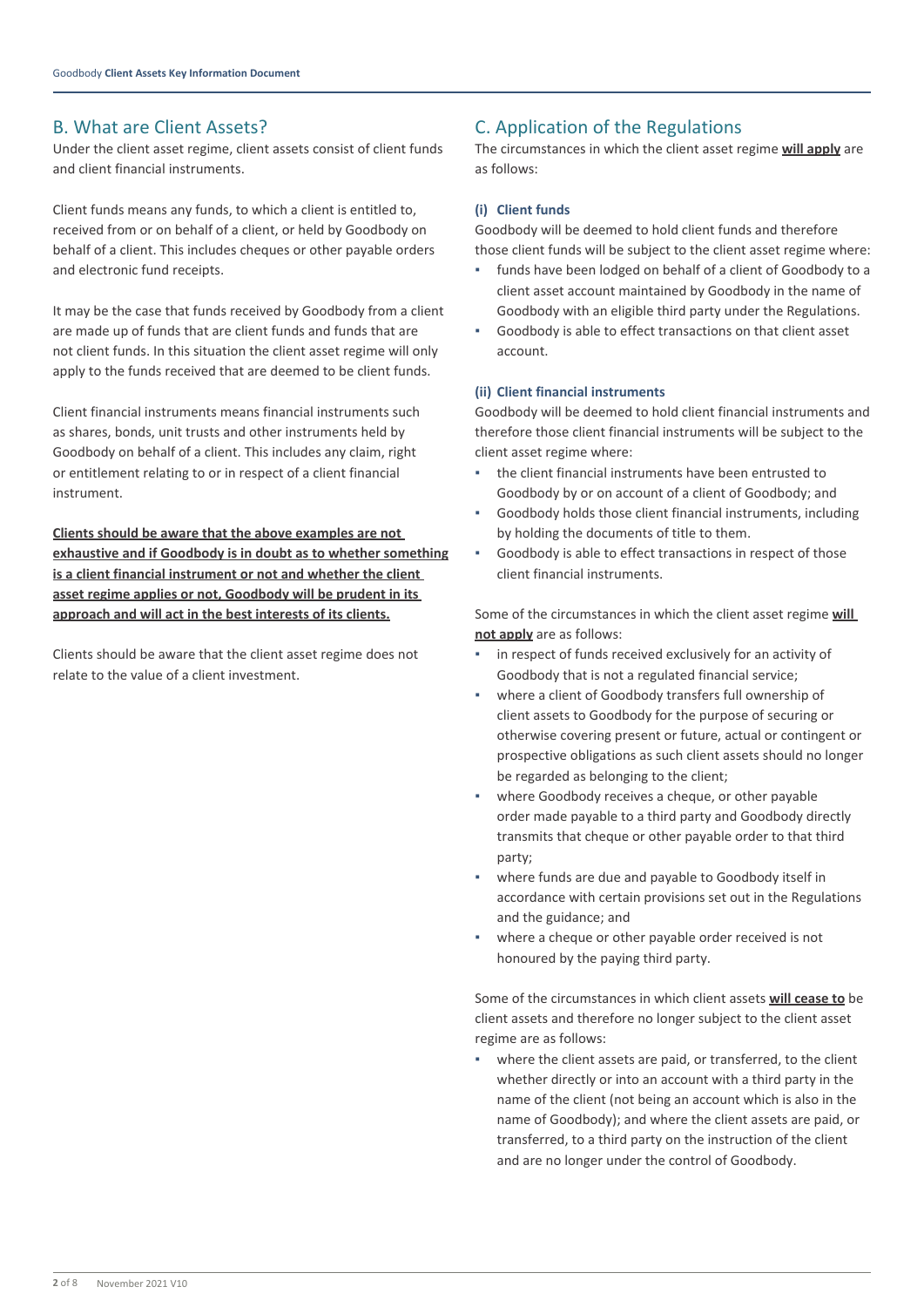Client assets may also not be subject to the client asset regime due to the nature of how the assets are held. An example of this is where the client holds the asset in a share certificate in the client's own name, and Goodbody is not holding it in its safe custody arrangements.

**Clients should be aware that the above examples are not exhaustive and if Goodbody is in doubt as to whether the client asset regime applies or not in relation to client assets, Goodbody will be prudent in its approach and will act in the best interests of its clients.**

# D. Holding of Client Assets

Goodbody is deemed to hold client assets where they have been lodged or entrusted to Goodbody by or on behalf of a client and where Goodbody holds those client assets on behalf of that client.

In circumstances where Goodbody receives funds which comprises of a mixture of client funds and other funds (e.g. funds for unregulated financial services), it shall first pay all of the funds into the client asset account and subsequently withdraw such funds which has been identified as non-client funds. Where Goodbody receives client funds but is not in a position to identify which client owns such client funds, Goodbody will instruct the return of those client funds within 5 working days of receipt. Where Goodbody receives a cheque and is unable to lodge the cheque into a client asset bank account, Goodbody will return the cheque to the remitter no later than one working day following receipt.

Client financial instruments must be clearly distinguished from other financial instruments and all title documents relating to client financial instruments shall be held by Goodbody. Sufficient records should be kept in relation to receipt, registration, retention and withdrawal of such instruments.

In the event that client assets are received by Goodbody and the documentation relating to that client account does not comply with that required, then the client assets will be returned following receipt.

### **How client assets will be held by Goodbody**

### **1. Goodbody holds client assets itself**

#### **(a) Client funds**

Goodbody may hold client funds for a period of up to 24 hours from the initial receipt of the client funds before the client funds are lodged in bank accounts in the name of Goodbody that are designated as client asset accounts held with a variety of eligible third parties.

#### **(b) Client financial instruments**

Client assets are held with third parties under the control of Goodbody and are held in designated client asset accounts.

Documents of title, including share certificates, are held in a secure safe with restricted access.

# **2. Client assets held through a third party e.g. an eligible entity (i.e. a regulated bank) under the Regulations or an eligible custodian**

Prior to first receiving client assets which are to be held by a third party, Goodbody will inform the client in writing of certain information in relation to that third party including the name and address of the third party, the measures taken by Goodbody to ensure the protection of the client assets and any relevant investor compensation scheme applicable to Goodbody.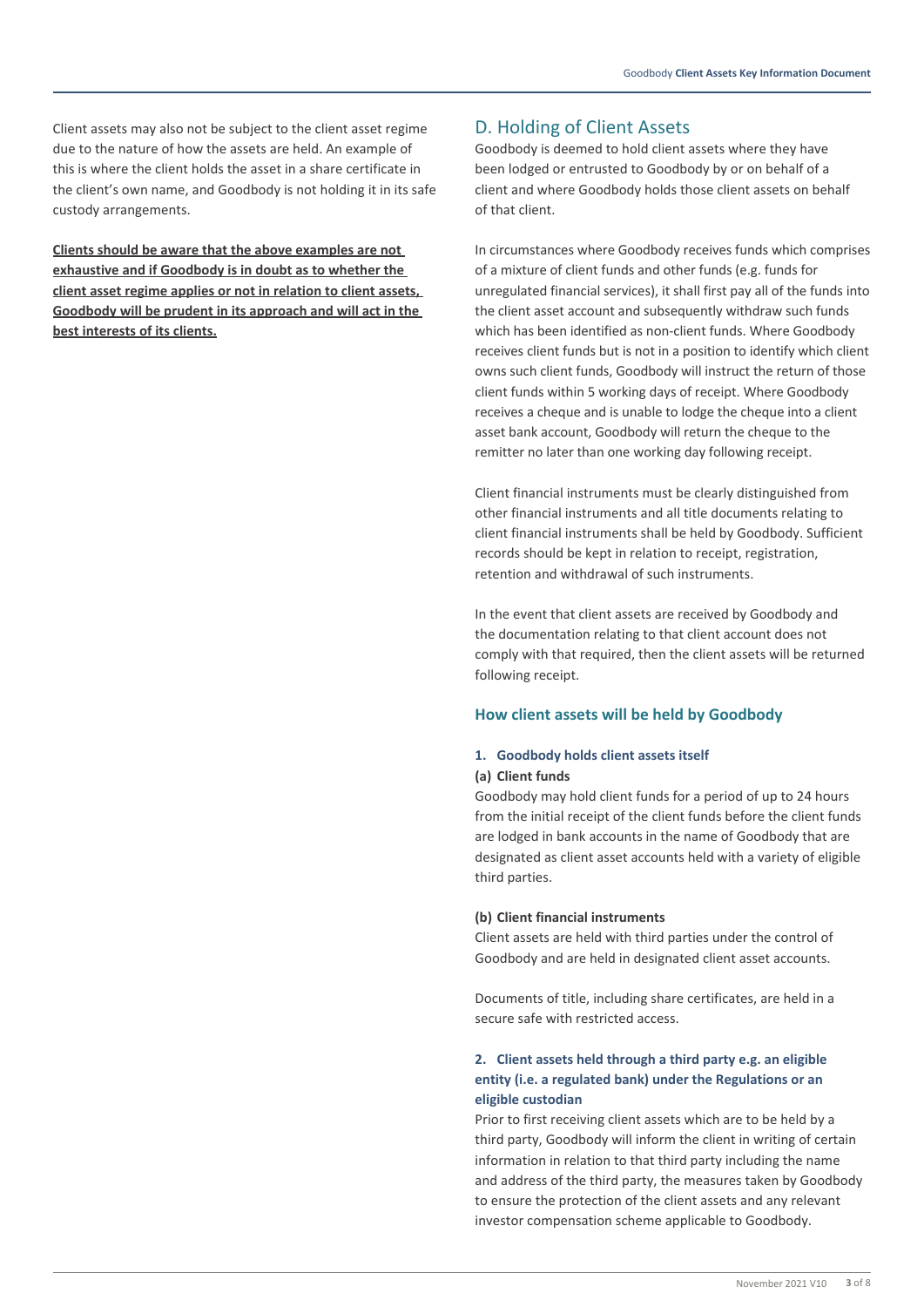Goodbody's policy in relation to the selection of third parties is to maintain the highest standards for its clients, this is achieved by conducting a detailed due diligence review during the selection process. Goodbody's aim is that with prudent use of selected third parties it delivers a high quality service to its clients whilst maintaining critical oversight of its functions. This in turn will allow Goodbody to meet its responsibilities as a firm to comply with regulatory requirements and mitigate against risk. Any third party nominated by Goodbody to hold client assets must be approved by a dedicated internal committee of Goodbody.

The policy of Goodbody will be to deposit client assets with a third party where the following criteria are met:

- (i) Goodbody is satisfied that the client's rights are not affected by any legal, regulatory or market practices relevant to the holding of client assets with that third party; and
- (ii) Goodbody has exercised due skill, care and diligence in the selection and appointment of that third party; and
- (iii) Goodbody is satisfied that the third party can hold client assets in designated client asset accounts in accordance with the Regulations. Clients should be aware that as an exception to this criteria (iii) and in relation to client financial instruments, it may not be possible under the law of the jurisdiction in which client financial instruments are held with a third party for them to be held in a way that they can be separately identifiable from the financial instruments of the third party or Goodbody. Clients should be further aware that, in such a scenario, certain additional risks may arise in relation to how such client financial instruments are held.

### (i), (ii) and (iii) above are together the "**third party assessment criteria**".

Client assets are held with third parties under the control of Goodbody and are held in designated client asset accounts. Each of these third parties is a regulated entity with either the Central Bank of Ireland or an equivalent European Economic Area ("EEA") or United States ("US") regulator. The third parties are either subject to the client asset regime in Ireland or governed by similar regimes with equivalent protections in other EEA states or in the US.

Goodbody will ensure that a funds facilities agreement or a financial instruments facilities agreement is entered into with the third party holding client assets and that regular reviews are carried out to ensure compliance with the Regulations. This agreement sets out the terms on which the client assets are held by the third party in accordance with the Regulations.

Goodbody has outsourced its clearing, settlement and safekeeping arrangements to Pershing Securities International Limited ("Pershing"), which is ultimately owned by The Bank of New York Mellon. Pershing is independently regulated by the Central Bank of Ireland and is a member of the Irish Stock Exchange.

### **3. Client assets held in another jurisdiction**

Prior to depositing client assets outside of Ireland, Goodbody will provide the client with a statement in writing before taking any action in relation to those client assets setting out certain information including that the client assets will be subject to the law of a jurisdiction other than Ireland, that the legal and regulatory regime applying to the third party with whom the client asset account is held may be different to that of Ireland and that the rights of the client relating to those client assets may differ accordingly. Goodbody must obtain the prior written consent of the client before depositing client financial instruments with a third party outside of Ireland.

Goodbody will not deposit any client assets with a third party outside of Ireland which does not regulate the holding and safekeeping of client financial instruments or client funds unless the nature of the client assets or of the investment services connected to those client assets requires that the client assets be deposited in such a country and the client has given prior written consent to such an arrangement.

Where client assets are held outside of Ireland the Compensation Scheme relevant to that jurisdiction should apply to the holding of those client assets. Should you have any concerns regarding the Compensation Scheme arrangements that may apply where client assets are held outside of Ireland we recommend that you take independent legal advice.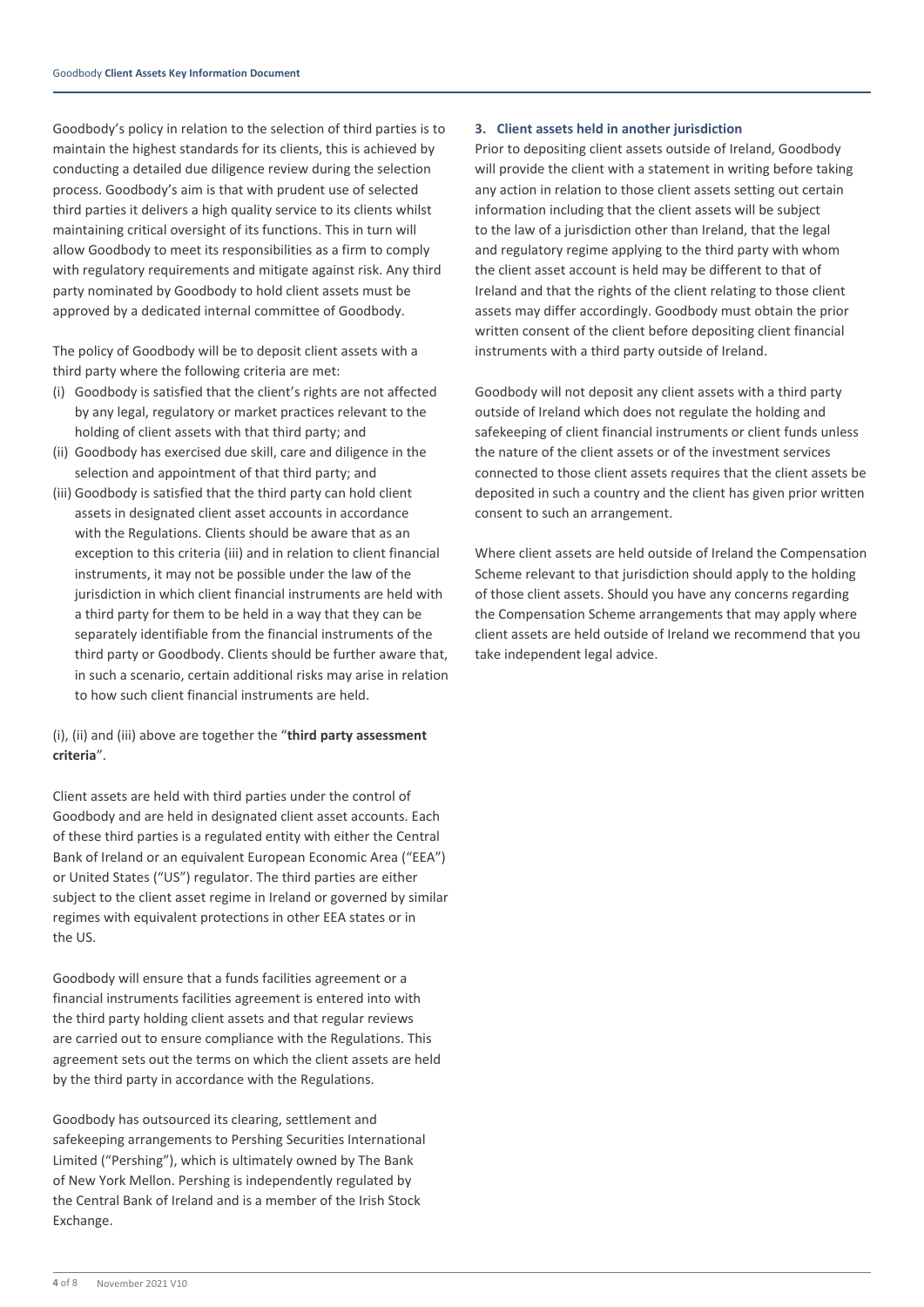# E. Arrangements for the Holding of Client Assets

Please also refer to the information contained in section D.

### **(a) Client funds**

Client funds are held in bank accounts in the name of Goodbody and are designated as client asset accounts. These funds are held with a variety of institutions. This currently includes regulated financial institutions in Ireland and the EEA. Further details are available on request from Goodbody or in the relevant client agreement.

#### **(b) Client financial instruments**

Financial instruments such as shares, bonds, unit trusts and other instruments may be registered in the name of Goodbody and may be held electronically or in physical form. Assets held in electronic form are held by our custodians, namely Bank of New York Mellon Limited, Clearstream Banking Luxembourg and Euroclear Bank SA/NV, all of whom hold assets in accounts clearly identified as being Goodbody client asset accounts. Euroclear UK and Ireland (CREST) is the electronic registration and settlement system for certain financial instruments in the UK marketplace and for Irish assets held as a CREST Depository Interest (CDI). Unit Trusts may also be held by reputable fund managers/administrators on their register. Documents of title, including share certificates, are held in a secure safe with restricted access.

The third parties with whom client assets may be held are set out below:

| <b>Funds</b>                              |                                                                           |                                                                   |  |  |  |
|-------------------------------------------|---------------------------------------------------------------------------|-------------------------------------------------------------------|--|--|--|
| <b>Trading Name</b>                       | <b>Registered Address</b>                                                 | <b>Internet Address</b>                                           |  |  |  |
| Allied Irish Banks plc                    | 10 Molesworth Street, Dublin 2, Ireland                                   | www.aib.ie                                                        |  |  |  |
| <b>Bank of Ireland</b>                    | Head Office, 40 Mespil Road, Dublin 4, Ireland                            | www.bankofireland.com                                             |  |  |  |
| Barclays Bank Ireland plc                 | One Molesworth Street, Dublin 2, Ireland                                  | www.barclayscorporate.com/<br>global-connectivity/europe/ireland/ |  |  |  |
| <b>BNP Paribas</b>                        | 16 Boulevard des Italiens, 75009 Paris, France                            | www.bnpparibas.ie                                                 |  |  |  |
| Citibank Europe plc                       | 1 North Wall Quay, Dublin 1, Ireland                                      | www.citibank.com                                                  |  |  |  |
| Danske Bank                               | 3 Harbourmaster Place, IFSC, Dublin 1, Ireland                            | www.danskebank.ie                                                 |  |  |  |
| Deutsche Bank AG                          | Taunusanlage 12, Frankfurt am Main, Germany                               | www.db.com                                                        |  |  |  |
| <b>Goldman Sachs International Bank</b>   | Peterborough Court, 133 Fleet Street, London, EC4A 2BB,<br>United Kingdom | www.goldmansachs.com                                              |  |  |  |
| Investec Bank Ireland plc                 | The Harcourt Building, Harcourt Street, Dublin 2, Ireland                 | www.investec.ie                                                   |  |  |  |
| Lloyds Bank Corporate Markets plc         | 25 Gresham Street, London, EC2V 7HN, United Kingdom                       | www.lloydsbank.com                                                |  |  |  |
| Lloyds Bank plc                           | 25 Gresham Street, London, EC2V 7HN, United Kingdom                       | www.lloydsbank.com                                                |  |  |  |
| <b>NatWest</b>                            | 9th Floor, 250 Bishopsgate, London, England, EC2M 4AA                     | www.natwest.com                                                   |  |  |  |
| Permanent TSB plc                         | 56 - 59 St. Stephen's Green, Dublin 2, Ireland                            | www.permanenttsb.ie                                               |  |  |  |
| The Bank of New York Mellon Limited       | 1 Wall Street, New York, NY 10286, United States of America               | www.bnymellon.com                                                 |  |  |  |
| <b>Ulster Bank Ireland Limited</b>        | Head Office, Block B, Central Park, Leopardstown, Dublin 18,<br>D18 N153  | www.ulsterbank.com                                                |  |  |  |
| <b>Financial Instruments</b>              |                                                                           |                                                                   |  |  |  |
| Clearstream Banking Luxembourg            | Head Office, 42, Avenue JF Kennedy, Luxembourg                            | www.clearstream.com                                               |  |  |  |
| Euroclear Bank SA/NV                      | 1 Boulevard du Roi Albert II, 120 Brussels, Belgium                       | www.euroclear.com                                                 |  |  |  |
| Euroclear UK & Ireland                    | Watling House, 33 Cannon St, London EC4M 5SB, United<br>Kingdom           | www.euroclear.com                                                 |  |  |  |
| Pershing Securities International Limited | Sir John Rogerson's Quay, Grand Canal Dock, Dublin 2, Ireland             | www.pershing.co.uk                                                |  |  |  |
| The Bank of New York Mellon Limited       | 225 Liberty Street, New York, NY 10286, United States<br>of America       | www.bnymellon.com                                                 |  |  |  |
|                                           |                                                                           |                                                                   |  |  |  |

**Note: The above third parties are independent parties of Goodbody**

**Clients should be aware that this list of third parties with whom client assets may be held is subject to change over time. The current list of third parties with whom client assets may be held is available on our website, www.goodbody.ie**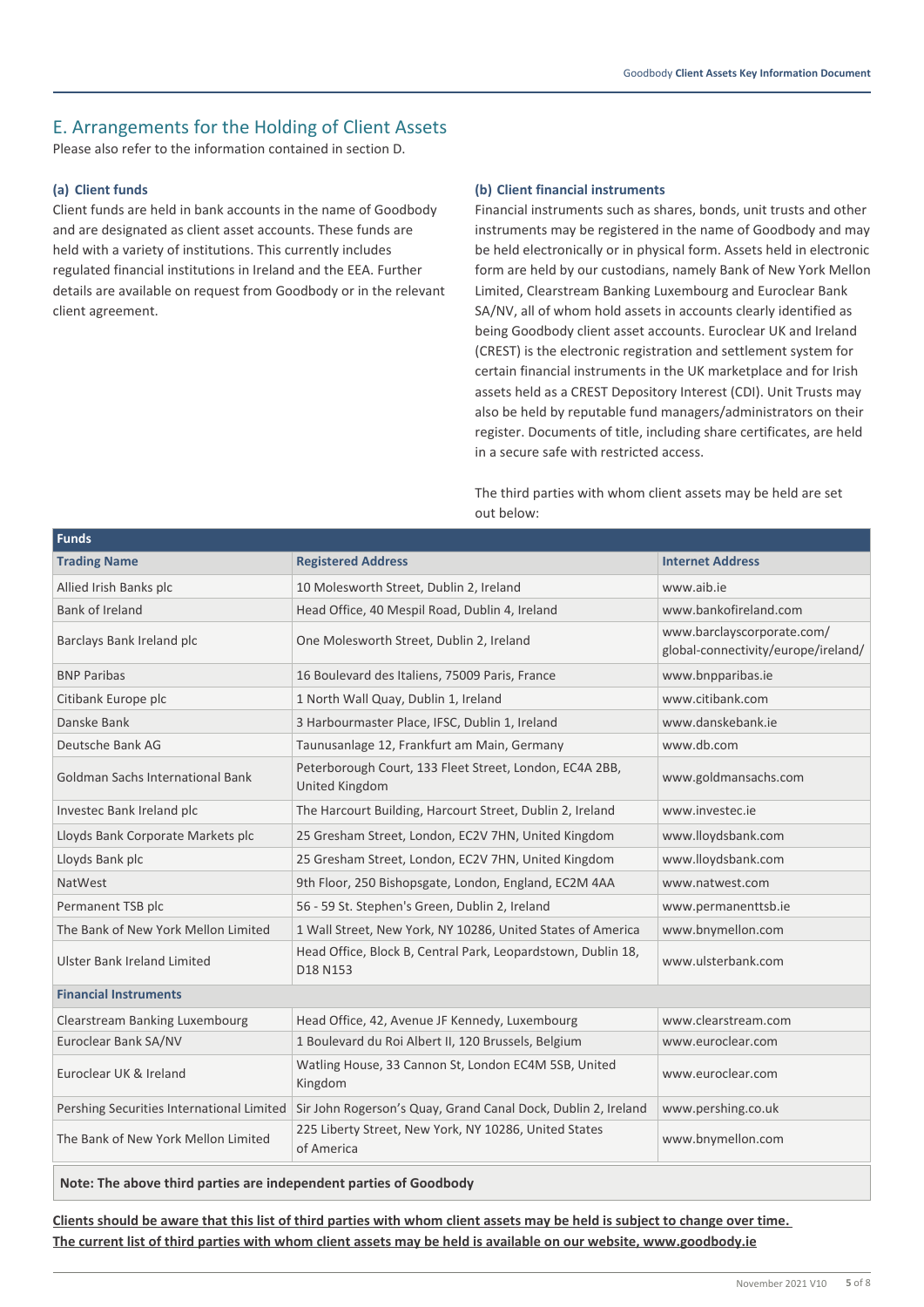### **Risks and controls to mitigate those risks in relation to the arrangements for the holding of client assets**

The risks in relation to the arrangements for the holding of client assets by Goodbody is that client assets may be misappropriated either through intentional or unintentional actions from an external or internal source. A further risk is the failure to meet the regulatory standards required and incurring sanction arising from control failures or regulatory inspections.

Client funds and client financial instruments are safeguarded and ring-fenced in client designated accounts and segregated from Goodbody's assets. This segregation is in place both in the third parties and Goodbody's records. Goodbody employs extensive control and risk management processes to comply with the client asset regime. These are supported by clearly defined processes and procedures. All client asset accounts are administered by Goodbody.

Client bank accounts are reviewed and reconciled on a daily basis with the exception of individual client fixed deposit accounts which are reconciled on a monthly basis. All accounts which hold client financial instruments are reviewed and reconciled on a monthly basis. Certificates are also reconciled on a monthly basis. Any material items identified are reported to the relevant board of Goodbody and the Central Bank of Ireland.

Goodbody performs a risk assessment of the third parties that hold client assets on at least an annual basis.

In addition to the Goodbody internal audit function and the normal regulatory inspections, client asset accounts are audited on an annual basis by external auditors to examine compliance with regulatory requirements and to report on same to the Central Bank of Ireland.

Client funds and financial instruments will not form part of the assets of Goodbody in the unlikely event of a liquidation of Goodbody and/or the AIB Group plc, being the group of companies that Goodbody is a member of.

**Clients should be aware that the information set out in this document in relation to the application of the client asset regime by Goodbody, when it applies and how client assets are determined and dealt with by Goodbody is not exhaustive. It should be noted that in relation to all matters concerning client assets and the application of the client asset regime, Goodbody will be prudent in its approach and will act in the best interests of its clients.**